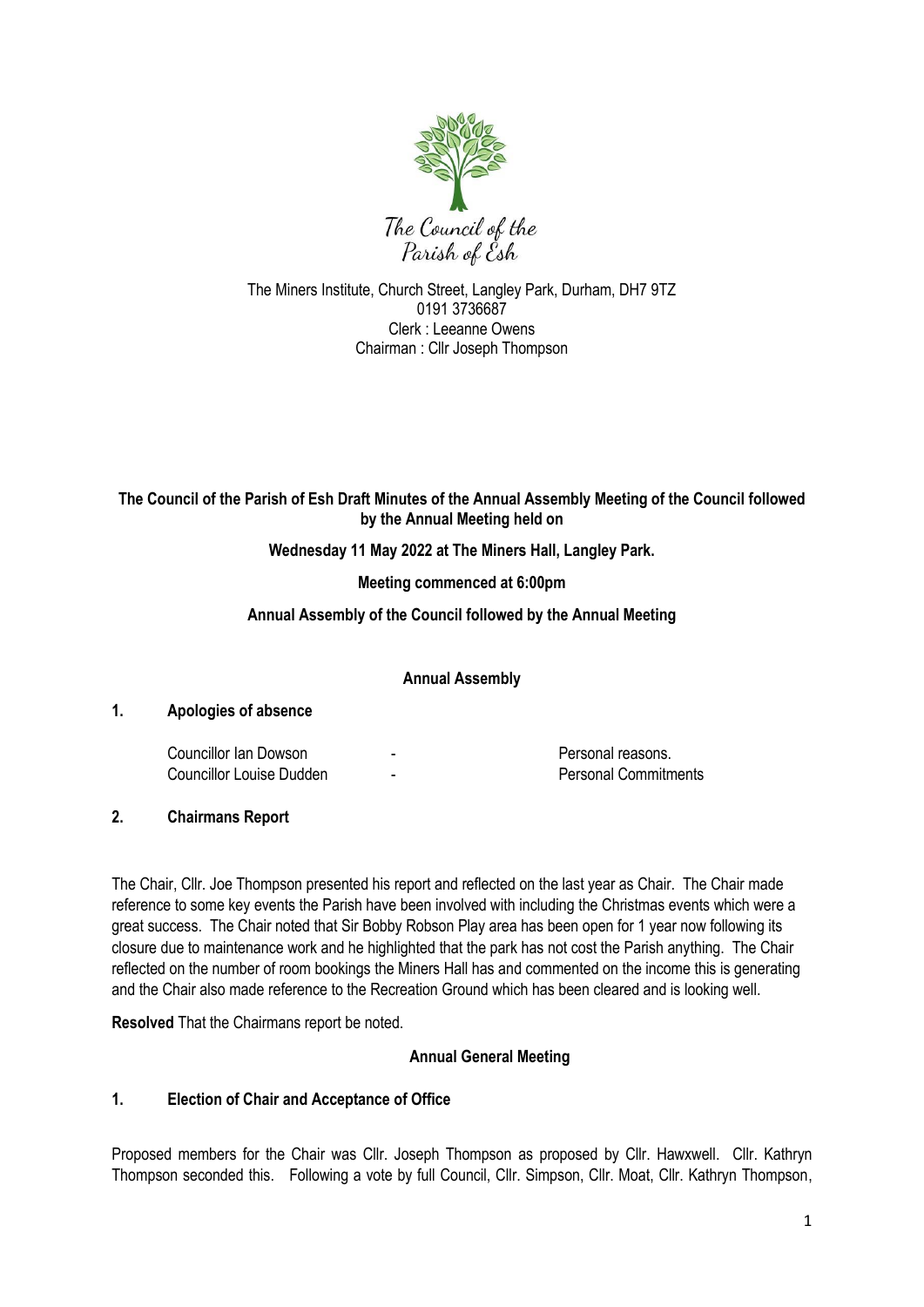Cllr. Crumbie, Cllr Duddy, Cllr. Quinn and Cllr. Hawxwell voted that Cllr. Joe Thompson be elected Chair and it was **resolved that Cllr. Joseph Thompson will Chair the Council for the coming year.** Cllr. Joseph Thompson signed the acceptance of office witnessed by the Clerk.

Cllr. Hughes and Cllr. Bushell abstained from voting.

## **2. Election of Vice Chair and Acceptance of Office**

Proposed members for Vice Chair was Cllr. Ollie Moat as proposed by Cllr. Simpson and seconded by Cllr. Duddy. Following a vote by full Council, Cllr. Simpson, Cllr. Joe Thompson, Cllr. Kathryn Thompson, Cllr. Crumbie, Cllr Duddy, Cllr. Quinn, and Cllr. Hawxwell voted that Cllr. Ollie Moat be elected vice Chair and it was **resolved that Cllr. Moat will be vice chair for the coming year**. Cllr. Moat signed the acceptance of office witnessed by the Clerk.

### **3. Record of attendance**

Chair Cllr. Joe Thompson, Cllr. George Hawxwell, Cllr. John Duddy, Cllr. Ollie Moat, Cllr. Allison Wardman, Cllr. Kathryn Thompson, Cllr. Edwin Simpson, Cllr. Mike Quinn, Cllr. Bushell, Cllr Hughes, Cllr Jillian Crumbie.

2 members of the public were present at the meeting

County Councillor Coutl

Clerk: Leeanne Owens

### **4. Apologies for Absence**

| Councillor Ian Dowson           | -                        | Personal reasons.           |
|---------------------------------|--------------------------|-----------------------------|
| <b>Councillor Louise Dudden</b> | $\overline{\phantom{0}}$ | <b>Personal Commitments</b> |

#### **5. Declarations of Interest**

Cllr. Ollie Moat declared an interest in item 15

#### **6. Minutes from the previous meetings held on the 13th April 2022**

Cllr. Simpson moved that we move the minutes of the last meeting as an accurate and true record. Cllr. Wardman seconded this.

**Resolved** That the minutes from the meeting on the 13<sup>th</sup> April be agreed as a true record.

# **7. County Councillors Report**

County Councillor Coult presented her report at the meeting which is available for viewing via the clerk.

**Resolved** That the report from County Councillor Coult be noted.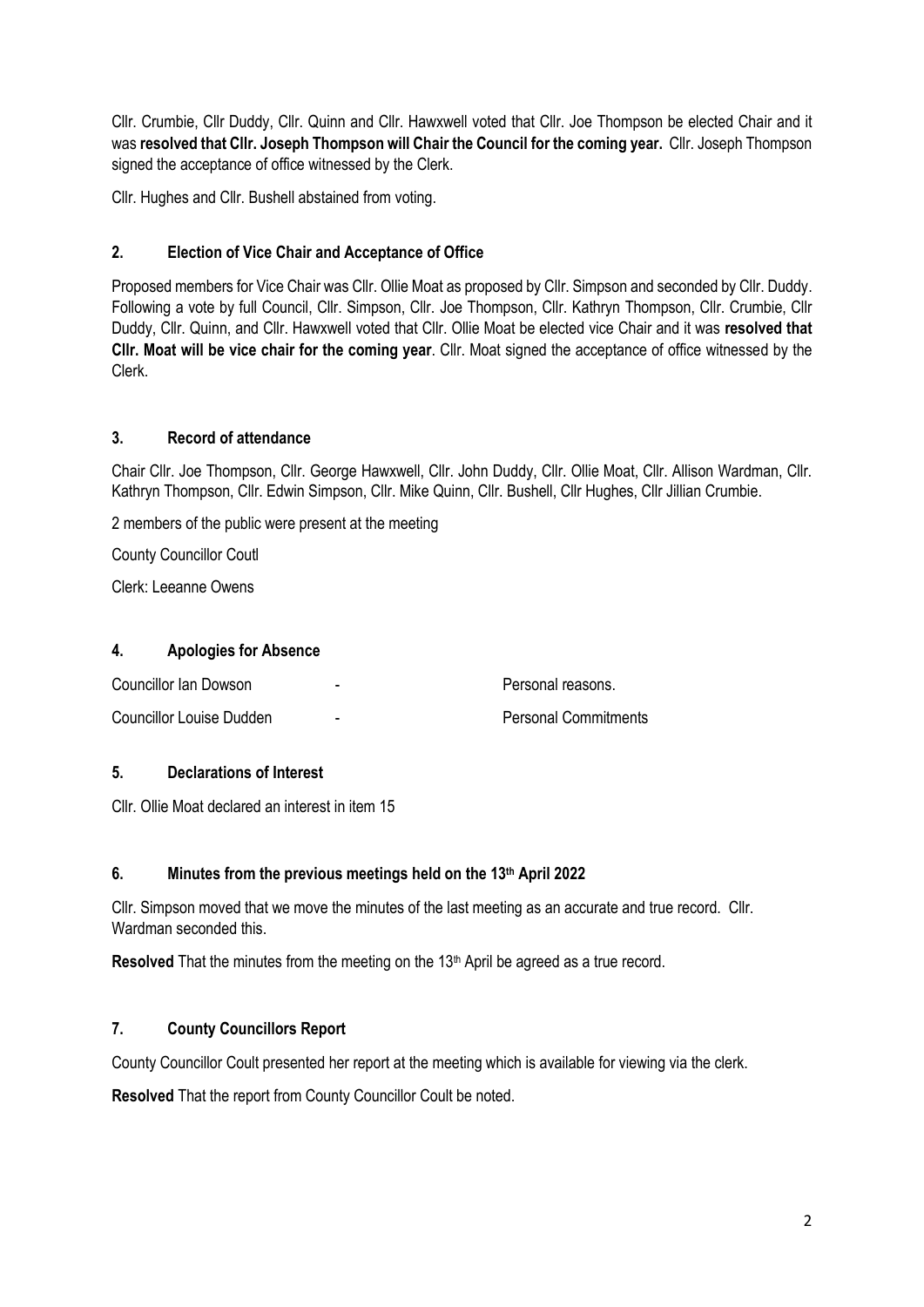### **8. Opportunity for the public to raise matters of interest**

The members of the public present at the meeting did not wish to raise anything at the meeting.

### **9. Clerks Report**

The Clerk presented a verbal report to Councillors and discussed a range of things which included training for Councillors.

### **DBS Checks**

As part of the Clerks report DBS checks were also discussed again. The Clerk confirmed that CDALC have advised that it is not a requirement for Councillors to have DBS checks. Following a discussion, it was agreed by Councillors that they are happy that DBS checks are not needed to enable Councillors to fulfil their roles.

### **Miners Hall Roof**

The Clerk advised that the insurance company are happy with the quote received from D.J Building Contractors for the storm damage to the roof at the Miners Hall and have agreed to pay £570.00 towards the cost of the repairs. The original quote was for £820.00. Councillors agreed that we accept the quote from the roofing company and move forward with this work.

### **Garage Roof**

The Clerk advised Councillors that in relation to the garage roof, 3 roofing companies have been approached, however only D.J Building Contractors have provided a quote for the works. A discussion took place over this and as quotes from other contractors have been requested over a period of time and the damage to the garage roof is getting worse, it was agreed that the Councillors are happy for the work to the garage roof to go ahead with the one quote from D.J Building Contractors and Councillors are happy for the Clerk to contact this company to proceed with the work.

#### **Notice Boards**

As part of the Clerks report notice boards throughout the Council ward were discussed as it was noted that these have not been kept up to date for some time. It was highlighted that there have been issues with the keys, however it was agreed that the locks to all notice boards are to all be changed to enable these to be kept up to date going forward.

#### **Village Green**

Cllr. Simpson provided Councillors with an update on the Village Green course he recently attended. In addition, the Clerk discussed the email she received from the school at Old Esh where they have asked if a dog bin can be provided to eliminate the amount of dog waste been placed in the bins in the school grounds. Following a lengthy debate it was agreed that a bin will be placed near the village green, however a location is to be decided.

PC Paige Hart was in attendance at the meeting and provided Councillors with an update on the Polices work. PC Hart advised that to ensure the issues in the village are tackled members of the public and Councillors need to keep logging any incidents with the Police in order to make change happen. It was noted that some PACT meetings have also been arranged and the dates will be shared to all Councillors.

### **HR Advice and Support SLA**

The Clerk also presented information from Durham County Council on the HR Service the Parish are able to access and if in agreement this is at a cost of £75.00 per hour. It was agreed that the Parish wish to sign up to this service as there may be times when this will be beneficial to the Parish.

**Resolved** That the Clerks report be noted;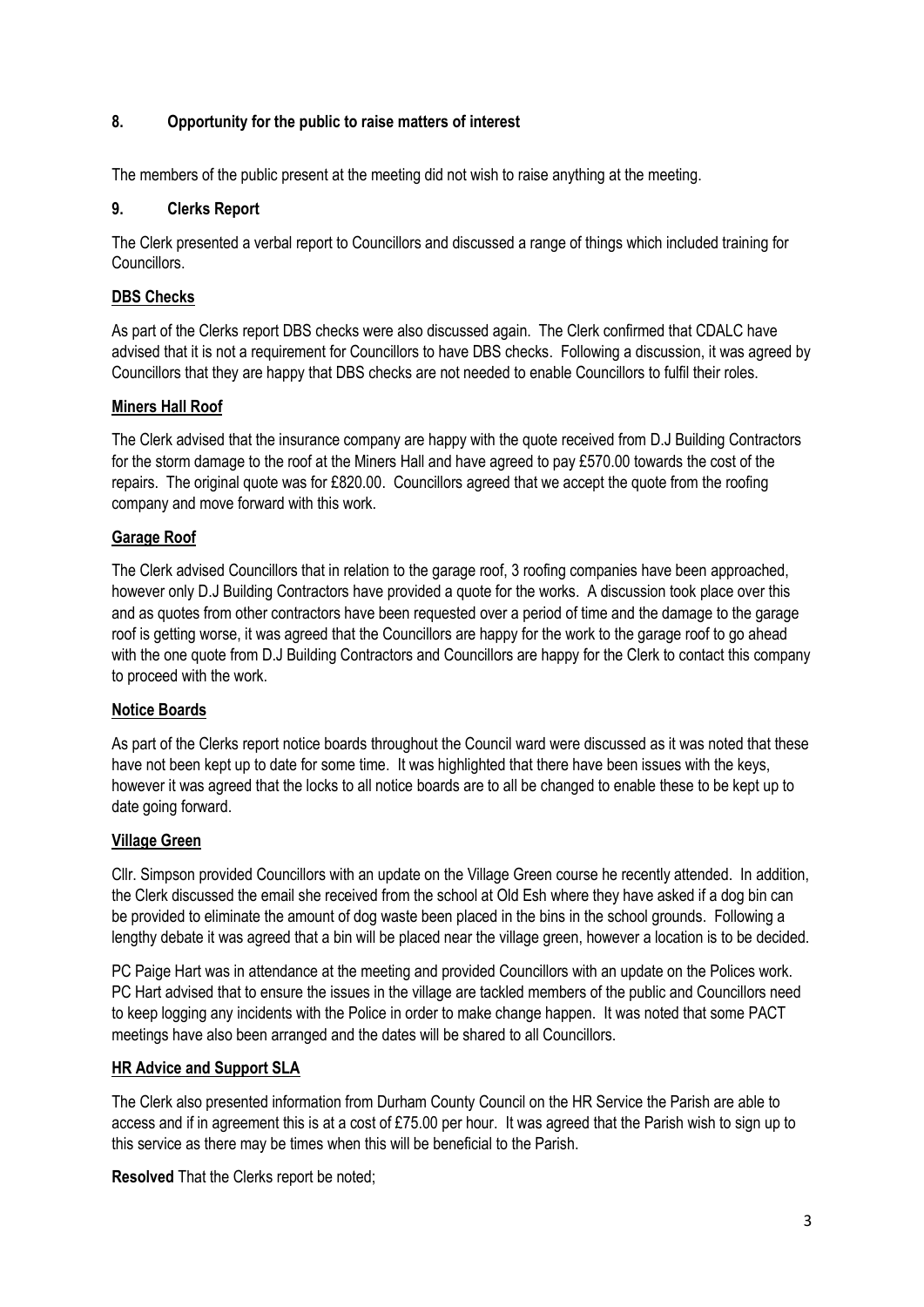**Resolved** That the Clerk contacts the insurance company to advise that the Parish wish to proceed with the insurance claim for the Miners Hall roof and that the Clerk contacts D.J Building Contractors to proceed with the work;

**Resolved** That the Clerk contacts D.J Building Contractors to confirm that the Parish wish to proceed with the roof work at the garage;

**Resolved** That the Clerk purchases a bin to be placed in an agreed area at the Village Green;

**Resolved** That the Clerk liaises with the HR Team at County Hall to advise that the Parish wish to proceed with the HR SLA

### **10. Planning Applications Received – 22/00546/FPA – West House, Front Street, Esh, Durham, DH7 9QU**

#### **DM/22/01185/FPA – Joyous Gard, Wallnook Lane, Langley Park, Durham, DH7 6TL**

All Councillors in attendance agreed that they have no objections and agree that we move both the planning applications received.

**Resolved** That Councillors agree to the planning applications received.

#### **11. Review and nominations of Committees 2022/2023**

A review of the current committees was discussed at the meeting.

The HR Committee currently consists of Chair Cllr. Joe Thompson, Vice Chair Cllr. Ollie Moat, Cllr. Jillian Crumbie and Cllr. John Duddy. Cllr. Kathryn Thompson proposed that Cllr. Mike Quinn be elected to this committee and Cllr. Jillian Crumbie seconded this.

The Environment Committee currently consists of Chair Cllr. Joe Thompson, Cllr. Edwin Simpson and Cllr. Ian Dowson. Cllr. Jillian Crumbie proposed that Cllr. Kathryn Thompson be elected to this committee and the Chair Cllr. Joe Thompson seconded this.

**Resolved** That the HR Committee includes the following Councillors: Chair Cllr. Thompson, Cllr. Moat, Cllr. Crumbie, Cllr. Duddy and Cllr. Quinn

**Resolved** That the Environment Committee includes the following Councillors: Chair Cllr. Thompson, Cllr. Simpson, Cllr. Dowson and Cllr. Thompson.

#### **12. Review of Policies and Procedures**

The Clerk presented Councillors with details of all the current Policies and Procedures the Parish has in place and that are due for renewal. Cllr. Quinn proposed that he looks at the procedures the Parish has in place and suggested the possibility of having a sub meeting to look at the procedures then bring back the procedures to a meeting in July for discussion and ratification.

**Resolved** That Councillors meet prior to July to review the Policies and Procedures and that the Policies and Procedures are then brought back to the meeting in July for approval.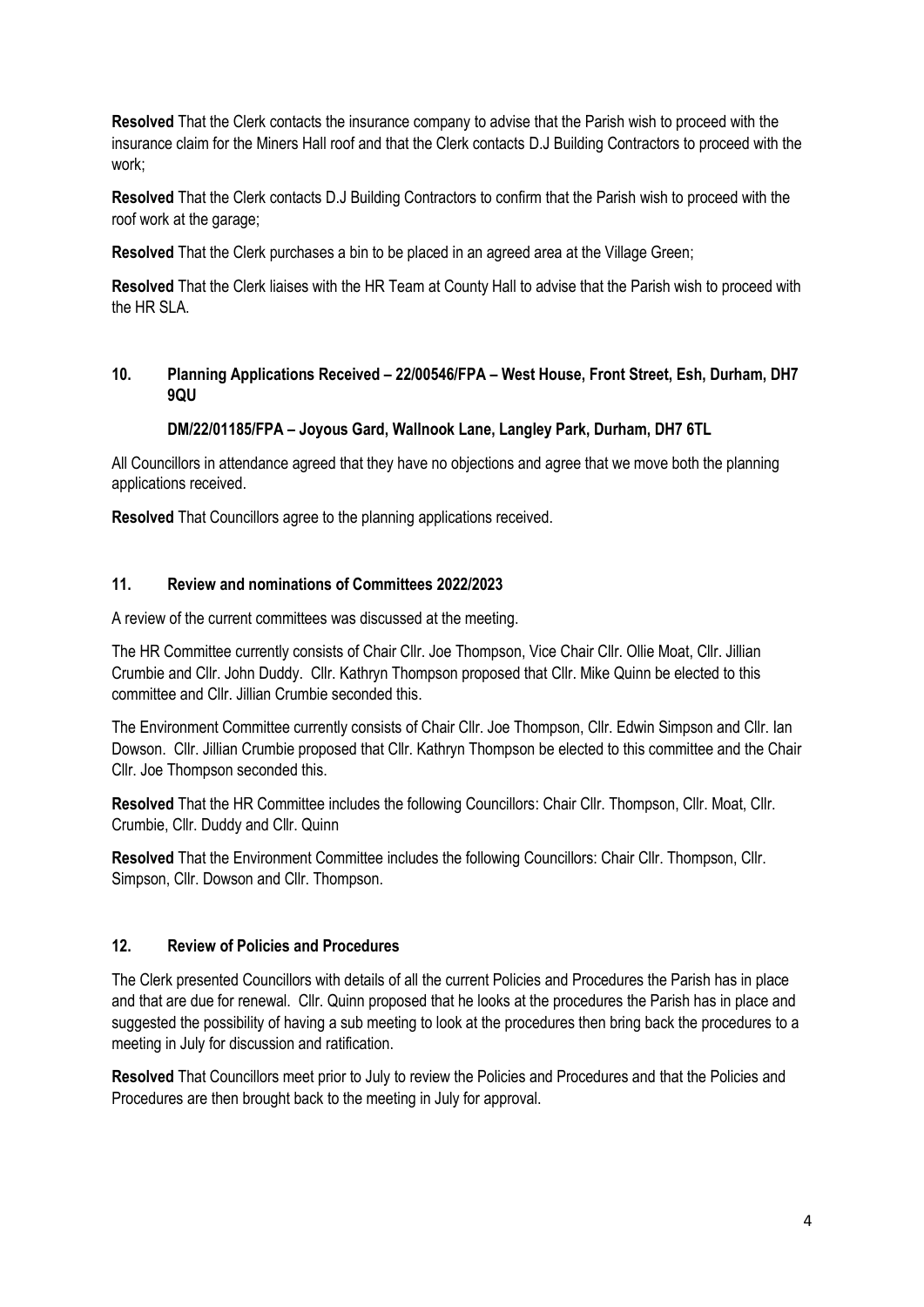### **13. Parks Update**

A discussion on the parks ensued and Cllr Quinn discussed having consultations for anything new that is happening with the existing parks.

Cllr Quinn suggested a forum for users to link back to the public and parents having ideas and feeding these back to the group.

A discussion took place in relation to the skate park and the Clerk advised that she will speak to other Contractors in relation to the maintenance of the skate park as the current contractor has not got back to us.

Cllr. Hughes highlighted a concern she has over another Councillor asking for families to upload photographs of them enjoying the parks and asked for it to be noted that she does not agree with photographs been shared on this page. The Chair ended this conversation, and it was noted that with the exception of Cllr. Hughes and Cllr. Bushell other Councillors did not see this as a cause for concern as it was confirmed that all posts on this page are vetted prior to being published.

**Resolved** That the clerk contacts other contractors for the maintenance work needed at the Skate Park at Sir Bobby Robson Play Park and feedback at a future meeting.

#### **14. Alternative sites for new Play Park**

Discussions took place around the proposed new play park. The Old Recreation Ground where the proposed new park was to be located is no longer looking feasible as an area for the Play Park. The Chair advised although the Old Recreation ground has been cleared up the area is in a bad state of repair.

Chair Cllr. Joe Thompson said a suggestion for the new play park is the back of the 5 a side pitch at the top of Langley Park. The new suggested area meets the criteria for the play park as this can be fenced.

Cllr. Hughes asked if we have a new timescale for the new play park, however it was confirmed that we don't. The Clerk confirmed that she is due to meet with the AAP Team to look at ideas for the new play park and will feed this information back to Councillors at the next meeting.

**Resolved** That the Clerk provides Councillors with an update on the new proposed play area once she has met with the AAP Team.

#### **15. Funding Requests**

Two funding requests were received from Quebec and District Village Hall and the DH7 group in relation to funding up to the value of £300 to help them prepare for the Platinum Jubilee. In addition, Cllr. Quinn advised that the Langley Park Defib and First Aid Awareness Fund are also sending in an application form.

Cllr. Simpson moved that we agree to the funding request for Quebec and District Village Hall and Cllr. Kathryn Thompson agreed to this. Following a discussion Chair Cllr. Joe Thompson, Cllr. Hawxwell, Cllr. Duddy, Cllr. Wardman, Cllr. Crumbie, Cllr. Simpson, Cllr. Quinn and Cllr. Kathryn Thompson agreed to fund this application and agreed by a show of hands.

Cllr. Hughes and Cllr. Bushell abstained from voting.

Councillors discussed the application form from the DH7 group and Cllr. Hughes advised that no constitution has been provided with the paperwork and bank statements from last year are missing.

Cllr. Simpson noted that as a Parish we can offer and fund up to the amount requested subject to invoices being provided and proof that the money is spent on what it is intended for.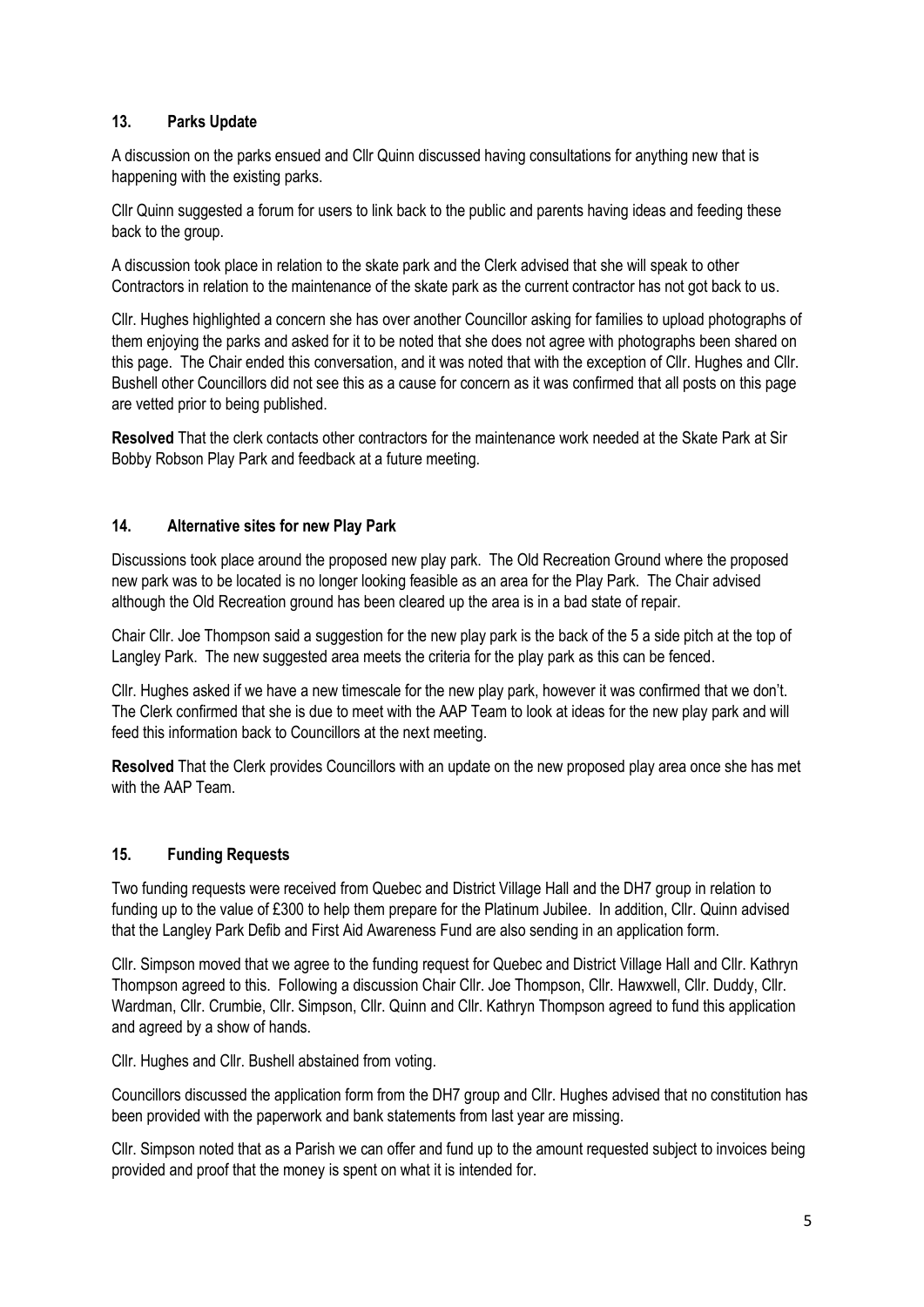As the paperwork for the Langley Park Defib and First Aid Awareness Fund was missing, Cllr. Quinn said he would be happy to have an extra ordinary meeting to discuss this however Cllr Wardman said she was not happy with having an extra ordinary meeting and pointed out that time was running out for agreeing applications and it had been agreed at the previous meeting that funds would be ring fenced for Jubilee activities, therefore Cllr. Wardman proposed that all applications in respect of the Jubilee events be approved and that the recipients be asked to provide invoice evidence of spending to the value of £300. The following Councillors agreed to these funding requests by a show of hands;

Chair Cllr. Joe Thompson, Cllr. Hawxwell, Cllr. Duddy, Cllr. Wardman, Cllr. Crumbie, Cllr. Simpson, Cllr. Quinn and Cllr. Kathryn Thompson.

Cllr. Hughes and Cllr. Bushell abstained from voting.

A funding application form was also presented from the Wetlands for £300 for the grant that the Parish offer to Community Groups. Following a discussion, it was agreed that the Parish are happy to accept this funding request.

**Resolved** That the Parish funds The DH7 Group, Quebec and District Village Hall and the Langley Park Defib and First Aid Awareness Fund up to the value of £300 providing that invoices are provided to the Clerk and these relate to spend for the Platinum Jubilee.

**Resolved** That the Parish fund The Wetlands £300 based on their Grant application form.

### **16. Security of the Miners Hall**

The Chair queried the bars that are on some of the windows at the Miners Hall and suggested these be removed. Queries were raised over whether or not the bars on the windows are on the insurance and if the insurance company and CISWO are happy for these to be removed, then Councillors are happy to proceed with this.

Keys for the Miners Hall were also discussed, and the Clerk asked Cllr. Bushell is she was able to hand back the keys she has. Cllr. Bushell advised that she will try and locate the keys and hand back at the next meeting.

**Resolved** That the insurance company and CISWO be approached about the bars on the windows at the Miners Hall and if they are happy for these to be removed, then Councillors agree to this;

**Resolved** That Cllr. Bushell locates the keys she has for the Miners Hall and hands these back at the next meeting.

#### **17. Update on the Tractor**

Discussions took place regarding the ongoing issues with the tractor that can no longer be traced. As the tractor has gone missing and it was signed for on behalf of the Parish Council then if it cannot be located, this leaves the Parish Council liable for the tractor's whereabouts.

Following previous discussions with the Police on this matter they have said it is a civil matter. Cllr. Bushell stated that she has information from the police confirming that they are not going to take this matter forward, however Cllr. Quinn advised that in his opinion he feels that the Parish Council need to go back to Police so we can conclude on this matter.

Following a lengthy discussion Cllr. Quinn proposed that the Parish go to the Police over this matter and Cllr. Moat seconded this. The following Councillors in attendance agreed that the Parish go to the Police over this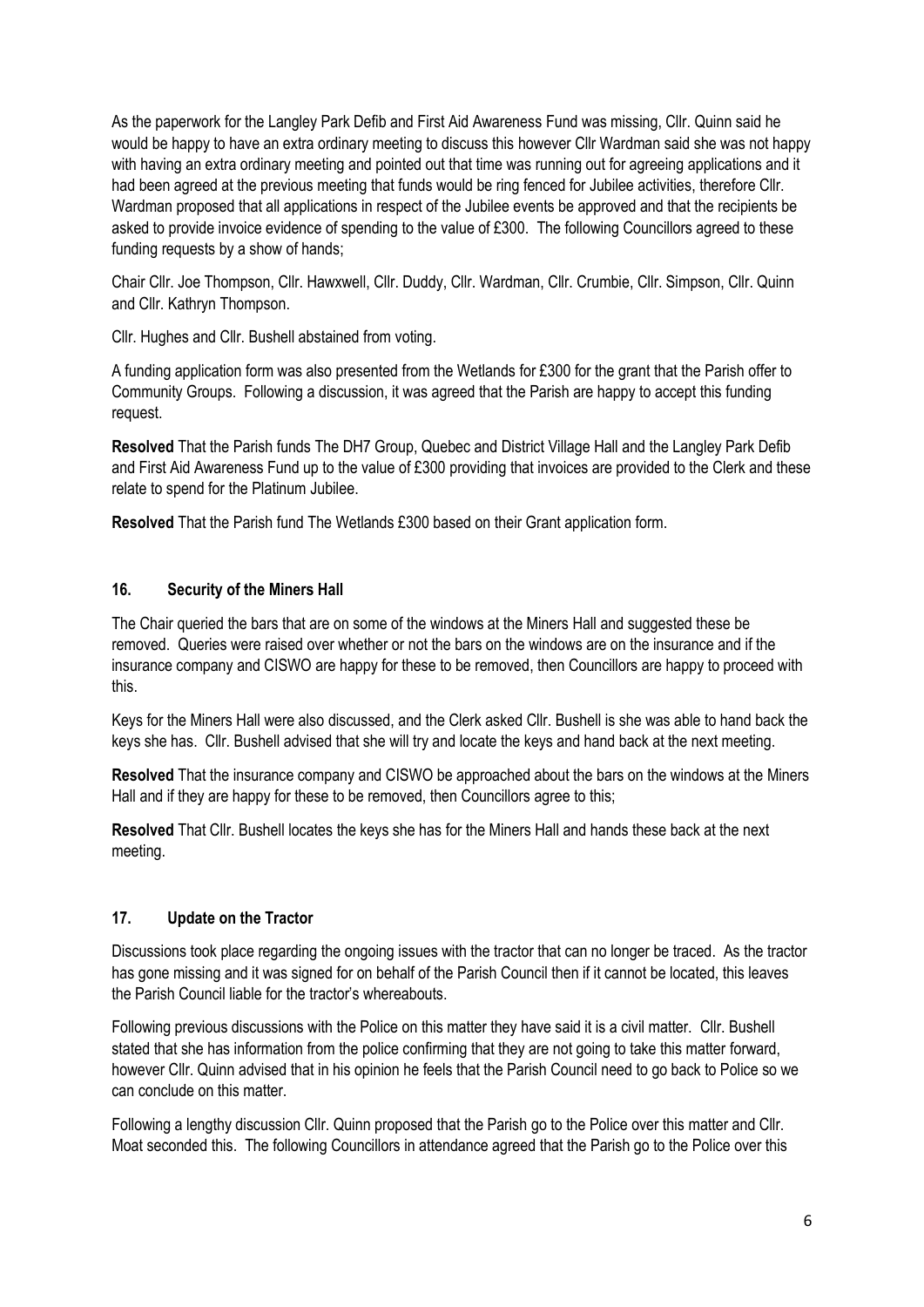matter and agreed by a show of hands. Chair Cllr. Joe Thompson, Cllr. Simpson, Cllr. Wardman, Cllr. Moat, Cllr. Hawxwell, Cllr. Duddy, Cllr. Crumbie, Cllr. Kathryn Thompson, Cllr. Quinn

Cllr. Bushell and Cllr. Hughes abstained from voting.

**Resolved** That Cllr. Moat goes to the Police in relation to the ongoing concerns over the location of the tractor and feeds back to the Council at the next meeting.

#### **18. Update on the Small Holding**

Chair Cllr. Joe Thompson advised that he has met with the Neighbourhood Wardens in relation to the fly tipping at one of the small holdings and they are looking into this.

Following a discussion, it was agreed that the Clerk writes to the tenant we are experiencing the concerns with and request that they vacate the land immediately.

Concerns were raised over the condition of the land, and it was agreed that the land needs fencing and cleared immediately, however Cllr. Moat advised that we need to be selective in which company we use to clear the land.

Following a lengthy discussion, it was;

**Resolved** That fencing companies are approached, and that the Parish Council authorise the Chair and Vice Chair to make the decision on which company we use to proceed with the work;

**Resolved** That quotes be received to clear the land, and these are brought back to full Council for a decision.

#### **19. Parish Council Equipment**

A discussion took place around the Mobile Jet Wash and the Petrol Grass Cutter that the previous contractor who maintained the parks for the Parish is still in receipt of. Discussions took place over this and it was agreed that the Clerk liaises with this contractor asking for the equipment to be returned immediately or the Parish Council will invoice the previous contractor for this equipment.

Councillors took a vote on this, and the following Councillors agreed to this by a show of hands:

Chair Cllr. Joe Thompson, Cllr. Hawxwell, Cllr. Simpson, Cllr. Duddy, Cllr. Crumbie, Cllr. Wardman, Cllr. Moat, Cllr. Quinn, Cllr. Kathryn Thompson.

Cllr. Hughes and Cllr. Bushell abstained from voting.

**Resolved** That the Clerk contacts the previous contractor to ask that the equipment is returned to the Parish with immediate effect, otherwise the Parish Council will invoice the previous contractor for this equipment.

### **20. Payments to make and bank reconciliation**

The Clerk presented a list of payments to Councillors that are due for payment which are shown on a separate sheet.

**Resolved** That the payments are authorised by the Council.

### **21. Date of next Ordinary Meeting**

The next ordinary meeting is scheduled to take place on Wednesday the 8<sup>th</sup> June from 6pm at Esh Village Hall.